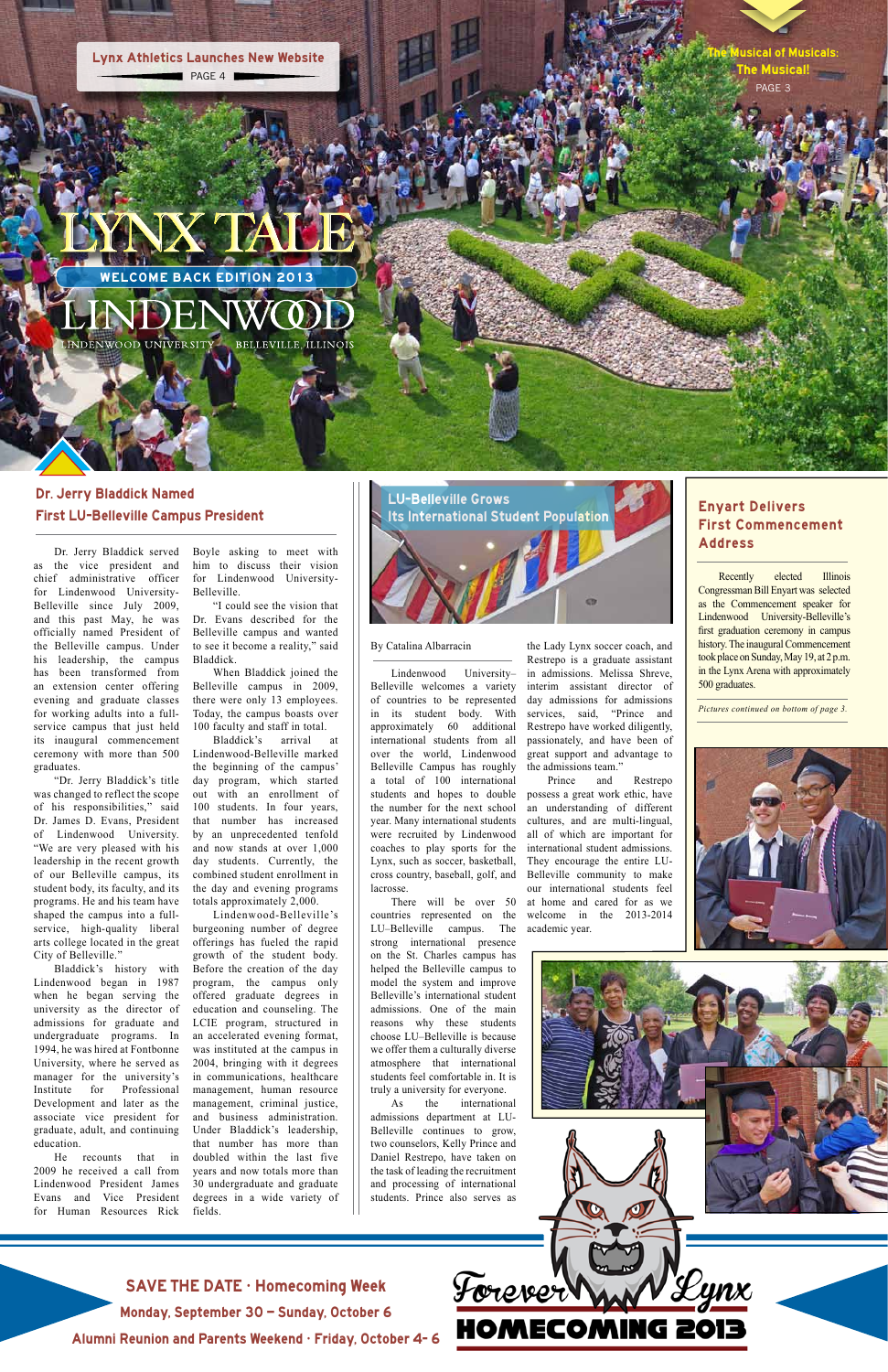#### Criminal Justice Club

Whether you're pursuing a degree in criminal justice or just interested in the subject, the Criminal Justice Club gives students the chance to learn more about the fields of law enforcement, the court system, and corrections.

Faculty Advisor - Judge (Ret.) Annette Eckert Phone: (618) 239-6168 Email: AEckert@lindenwood.edu

#### 

# Lindenwood Student

#### Government Association – LSGA

Student Government members work together with other clubs and organizations to provide activities and programs for the entire campus and community. If you want your voice to be heard or see a future in politics, this is the perfect organization for you.

Faculty Advisor - Dr. Cindy Manjounes Phone: (618) 239-6029 Email: CManjounes@lindenwood.edu

### Fellowship of Christian Athletes (FCA)

The Fellowship of Christian Athletes is touching millions of lives, one heart at a time. Since 1954, the Fellowship of Christian Athletes has been challenging coaches and athletes on the professional, college, high school, junior high, and youth levels to use the powerful medium of athletics to impact the world for Jesus Christ. FCA is the largest Christian sports organization in America and focuses on serving local communities by equipping, empowering, and encouraging people to make a difference for Christ.

President - Catalina Albarracin Email:CA814@lionmail.lindenwood.edu GA Advisor - Daniel Restrepo Email: DR747@lionmail.lindenwood.edu

# 

Lynx Tale Student Newspaper and

#### Momentum Yearbook Committee

Have you ever thought about a career in journalism? Do you want to leave a legacy at Lindenwood? If your answer is yes, then the Lynx Tale Student Newspaper and Momentum Yearbook Committee is for you. These organizations allow you to be creative and a part of the action at LU-Belleville.

Graphic Designer - Lennon Mueller Email: LynxTaleNews@lindenwood.edu

# Psychology Club

The purpose of Psychology Club is to give students outof-classroom learning experiences in fields related to psychology through events. Members aim to contribute to LU-Belleville and the community at large in the form of community service projects relating to psychology.

Faculty Advisor- Dr. Diana Jacobs Phone: (618) 239-6178 Email: DJacobs@lindenwood.edu

### Special Topics Film Group (STFG)

The purpose of STFG is to create and show short films, music videos, and special topics of any interest.

Faculty Advisor - Brendan Leahy Phone: (618) 239-6260 Email: BLeahy@lindenwood.edu

. . . . . . . . . . . . . . . . . . .

## Enactus (Formerly SIFE)

Email: WDill@lindenwood.edu . . . . . . . . . . . . . . . . .

Enactus is an international organization allowing college students to use their business skills to improve the lives of others. At the same time, the students gain valuable experience, have networking opportunities with some of the nation's largest companies, and become involved in improving their community. Enactus teams are student led with the assistance of a faculty advisor. Our Enactus team will develop and execute outreach projects to help improve the lives of others through the positive power of business. Our team will present its projects and results at regional and national competitions each year. Students may take the Enactus class for either zero or one credit hour. The course may be repeated for one credit hour up to four times for a maximum of four credit hours.

Faculty Advisor - Dr. Mark Roselli Phone: (618) 239-6206 Email: MRoselli@lindenwood.edu

#### The Spectrum Alliance

This Alliance will provide student-oriented awareness on issues of social justice throughout the campus community. Predominantly, the Alliance is dedicated to supporting issues that may impact the LGBT community. The Alliance stresses equality among all people.

Faculty Advisor - Dr. Amy Gangloff Phone: (618) 239-6229 Email: AGangloff@lindenwood.edu

. . . . . . . . . . . . . . . . . .

## Women's Club of LU-Belleville

The Women's Club of LU-Belleville is an organization that is open to ALL students of Lindenwood University-Belleville. The club will focus on issues that pertain to women and their everyday life: academic achievement, social issues, and family.

President - Tiare' Vaughn Phone: (618) 239-6334 Email: TVaughn@lindenwood.edu

. . . . . . . . . . . . . . . .

# Graduate Counseling Club

This club was created to give graduate level counseling students the opportunity to start practically applying their desire to help others while learning more about the community as a whole. Club members will have the chance to become more involved in community service projects through volunteering and fundraising. By participating as an active member of the club, you will find these experiences to be an excellent way to network with other students, as well as LU counseling alumni and individuals currently working in different fields related to the humanities.

Faculty Advisor - Dr. Ken Kubicek Phone: (618) 239-6083 Email: KKubicek@lindenwood.edu

#### LU-B Athletic Training Association

This clubs purpose is to instill leadership qualities and professional development among young individuals within the Lindenwood University- Belleville Athletic Training program.

Faculty Advisor - William Dill

Phone: (618) 239- 6109

# Kappa Sigma Fraternity

- Colony Founding Father & President Cody Fincher
- Email: cdfinch@cox.net
- Faculty Advisor Jenny Baudendistel
- Phone: (618) 239- 6155
- Email: jbaudendistel@lindenwood.edu





## Former U.S. Senator Alan J. Dixon Holds Book Signing August 15

Former U.S. Senator Alan J. Dixon was present to autograph copies of his new book, *The Gentleman from Illinois*, in the U.S. Senator Alan J. Dixon Student Center at Lindenwood University-Belleville on Thursday, August 15. Copies of the book are available for purchase in the Lynx Campus Store.

Southern Illinois University Press describes *The Gentleman from Illinois* as "…an insider's account of Illinois politics in the second half of the twentieth century, providing readers with fascinating stories about the people he encountered and the events he participated in and witnessed during his four decades of service. With a degree of candor rarely found in political memoirs, Dixon pulls no punches when it comes to detailing the personalities of major political figures—such as Mayor Richard J. Daley, Adlai Stevenson, Paul Simon, and presidents of the United States. Dixon also shares his thoughts on the proper way to run a government, the difficulties of passing legislation, the balancing act required to be a statewide official, and other valuable observations on local, state, and national politics. *The Gentleman from Illinois* entertains as much as it informs, making it a necessary book for everyone interested in Illinois politics."

Alan J. Dixon is an Illinois lawyer and a politician from Belleville who served in the Illinois House of Representatives, the Illinois State Senate, and the U.S. Senate. He has also held the Illinois state offices of treasurer and secretary of state and was a partner in the Bryan Cave LLP law firm in St. Louis until 2012, at which time he became a senior counsel.

In 2011, Lindenwood University-Belleville named its renovated student center after the former senator. The building currently houses the university's dining hall, library, computer lab, spirit shop, and admissions department.

Professional & School Counseling Continuing Education Program Presents the Workshop:

#### Strengths-Based Family Therapy: From Crisis to Well-Being with Multi-Stressed Families Friday, September 20, 2013

Beginning with the evolution of family therapy in the 1970s, practitioners have worked tirelessly to help families grow and develop, cope with crisis, and achieve greater well-being. Today's clinician continues the legacy of early pioneers while navigating an ever-changing practice climate characterized by a host of newer, "evidence-based" approaches. Choosing among the cacophony of approaches can be especially confusing for clinicians given the increasing socioeconomic stressors encountered by families. The purpose of this workshop is to first reconsider the role of practitioners in working with multi-stressed families. Second, participants will be introduced to evidence-based principles and practices that emphasize the strengths and resources of families to improve overall well-being. Strengths-based strategies have been applied successfully in a wide range of contexts and settings, including outpatient, residential, child protection, community-based, and private sectors with families experiencing a continuum of concerns. Presenter: Bob Bertolino, PhD, is an associate professor of rehabilitation counseling at Maryville University in St. Louis, Missouri. He is also senior clinical advisor at Youth In Need, Inc. and a senior associate for the International Center for Clinical Excellence (ICCE). Bertolino has taught over 400 workshops throughout the United States and internationally. He has authored or co-authored 13 books, including *Strengths-Based Engagement and Practice: Creating Effective Helping Relationships* and *The Therapist's Notebook on Positive Psychology*. His forthcoming book, *Thriving on the Front Lines: Strengths-Based Youth Care Work*, will be published in the fall of 2013. For more information, contact Ken Kubicek, PhD, at 618-239-6083 or kkubicek@lindenwood.edu.



Get Involved with LU-Belleville Clubs and Organizations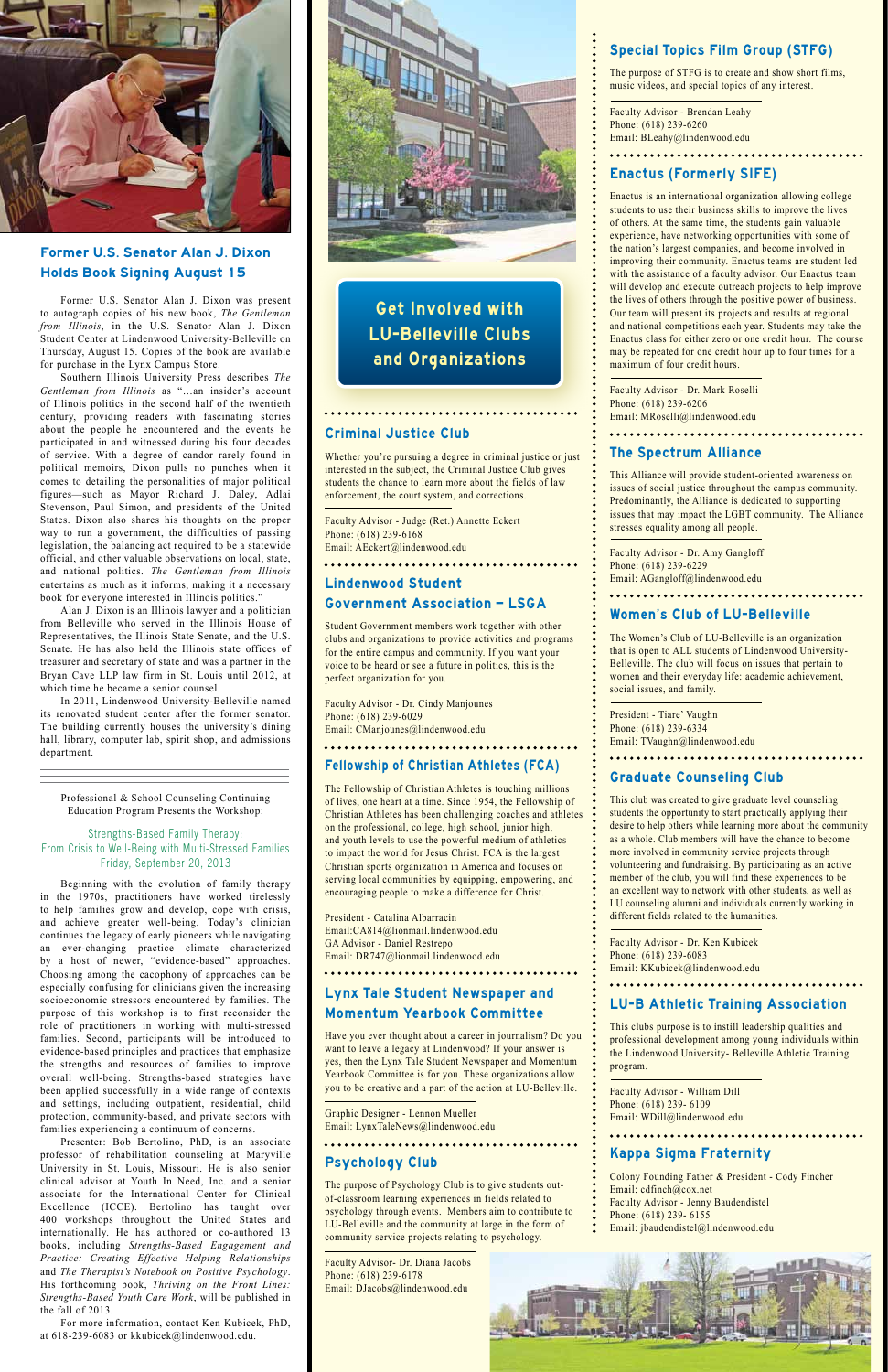Lindenwood University's 2013-14 Speaker Series will feature six exciting and thought provoking individuals, including a former ACLU president, an Olympic Gold Medalist, a CEO, and the lead NASA engineer for the recent Mars rover.

All events are free and open to the public, though some will require complimentary tickets for seating. The schedule is as follows:

Nadine Strossen - Sept. 17, 2013, 7 p.m., Spellmann Campus Center - Anheuser-Busch Leadership Room. A law professor at New York Law School and president of the American Civil Liberties Union from 1991 to 2008, Strossen will speak on "Surveillance Society and the Threat to Our Civil Liberties."

Shawn Johnson - Oct. 24, 2013, 7 p.m., Hyland Arena. The Olympic gold medalist (2008) and Dancing with the Stars winner (2009) will speak on "Winning Balance."

Daymond John - Nov. 14, 2013, 7 p.m., J. Scheidegger Center for the Arts - Bezemes Family Theater. CEO of FUBU Clothing, John is a featured investor on ABC's *Shark Tank*. He will speak on "Fundamental Keys for Business and Personal Success."

Deborah Horan - Feb. 18, 2014, 7 p.m., Spellmann Campus Center - Anheuser-Busch Leadership Room. A journalist who has covered the Middle East since 1993, Horan will present, "My Observations on Israel and the Middle East."

Adam Steltzner - March 25, 2014, 7 p.m., J. Scheidegger Center for the Arts - Bezemes Family Theater. Steltzner was the lead NASA engineer for the Curiosity Mars rover landing, which amazed the world. Steltzner will present, "How Curiosity Changed My Life."

Mark Noah - April 22, 2014, 7 p.m., Spellmann Campus Center - Anheuser-Busch Leadership Room. Noah, who has a passion for historic airplanes, is also the founder of History Flight, which has dedicated itself to finding the locations of American missing-in-action service members. He will present, "Finding the Fallen: The Search for America's Missing-in-Action Servicemen."

 *The Honor Marks the Fifth Listing in Six Years*

Lindenwood University has been recognized for the fifth time in the annual "Great Colleges to Work For" report assembled by the Chronicle of Higher Education. The results of the study were released July 22, 2013, in the Chronicle's sixth annual report on the academic workplace and were derived from a survey of more than 44,000 employees at 300 colleges and universities in the United States.

Lindenwood was recognized in the areas of Collaborative Governance, Confidence in Senior Leadership, and Supervisor/Department Chair Relationship. Ninety-seven institutions were recognized in the report, including 76 four-year schools and 21 two-year institutions.

The results were based on a two-part assessment that included an institutional audit of demographics and workplace policies and practices, and a survey of faculty, administrators, and professional support staff. The employee survey was the primary factor in determining which institutions were recognized, according to the Chronicle.

Lindenwood was also recognized as a Great College to Work For in 2008, 2010, 2011, and 2012. Lindenwood President James D. Evans, PhD, said the honor is the result of ongoing efforts to foster a professional environment of support and respect among the faculty and staff.

"We are extremely pleased to have been cited for the fifth time in six years among this select group of universities recognized by their employees for a great work environment," Evans said. "I believe that feeling is a natural result of our collective devotion to a wonderful university mission and, of course, to an ethos that always places the students first."

Lindenwood University, founded in 1827, is an independent liberal arts university offering more than 130 undergraduate and graduate degree programs in diverse areas of study and traditional and accelerated formats, including online. Lindenwood operates a residential campus in historic St. Charles, as well numerous extension sites throughout the St. Louis Metropolitan Area.







#### Lindenwood Named 'Great College to Work For' Again

#### Lindenwood University St. Charles Campus Speaker Series





**Dr. Angela Wingo** - Dean of Students **Jenny Baudendistel** - Coordinator of Student Activities **Stephanie Dulaney** - Copy Editor **Lennon Mueller** - Graphic Designer

Contributing Writers **Catalina Albarracin, Matt Ankenbrandt, and Beth Miller.**

#### LYNX TALE CONTRIBUTORS

#### The LU-Belleville Alumni Club

The Belleville Alumni Club invites you to stay connected with the university after graduation. The club offers a chance for alums to stay involved in university activities and play a part in the preservation of Lindenwood after graduation. The club is involved in community service events, volunteer events, networking events, and fundraising events. Funds will be raised by the club for student scholarships, and all events will serve to promote Lindenwood-Belleville on campus and in the community. Students, alumni, and friends of Lindenwood are invited to join the club. The club is free to current students. Annual dues are \$10 for alumni and LU friends. Additional donations to support the club are also welcome.

The Lindenwood University-Belleville Alumni Club meets in the Janet Fever Conference Room of the Administration Building the last Thursday of each month from noon to 1 p.m. Bring your own lunch.

For more information, contact Elizabeth Wikoff, Director of Alumni Relations, at (636) 949-4975, ewikoff@lindenwood.edu or Julie Sydow, Alumni Relations and Special Events Coordinator, at (618) 239- 6033, jsydow@lindenwood.edu.

Nadine Strossen



Deborah Horan



Adam Steltzner

Shawn Johnson

Mark Noah

For more information about the 2013-14 Lindenwood University Speaker Series, visit www.lindenwood.edu/academics/speakerseries.

Personal & Career Counseling

FREE To Lindenwood Students

Call 618-239-6161 for an appointment. Our mission is to provide resources that help you plan educational and professional career tracks. We provide a bridge with a network of caring professionals and resources in the community.

STU  $\mathsf{\Omega}$ ENT

inning<br>E







Congressman William Enyart gave Lindenwood University-Belleville's first Commencement Address.

 Lindenwood University-Belleville's Theatre Department is proud to present for its fall semester show the delightfully spoofy *The Musical of Musicals: The Musical!* This well-crafted show by Broadway veterans Eric Rockwell and Joanne Bogart takes a comical look at the storytelling process of the American musical and pokes fun at some of the well-known subgenres of the art form.

Performances are scheduled for 7:30 p.m. on Friday, Oct. 18, and Saturday, Oct. 19, and 2 p.m. on Sunday, Oct. 20. Music by Eric Rockwell, lyrics by Joanne Bogart, book by Eric Rockwell and Joanne Bogart, *The Musical of Musicals: the Musical!* is presented by special arrangement with Samuel French, Inc.

Please contact Nick Moramarco, assistant professor of theatre and technical production manager, at (618) 239-6226 or nmoramarco@lindenwood.edu to sign up for auditions or for more information.